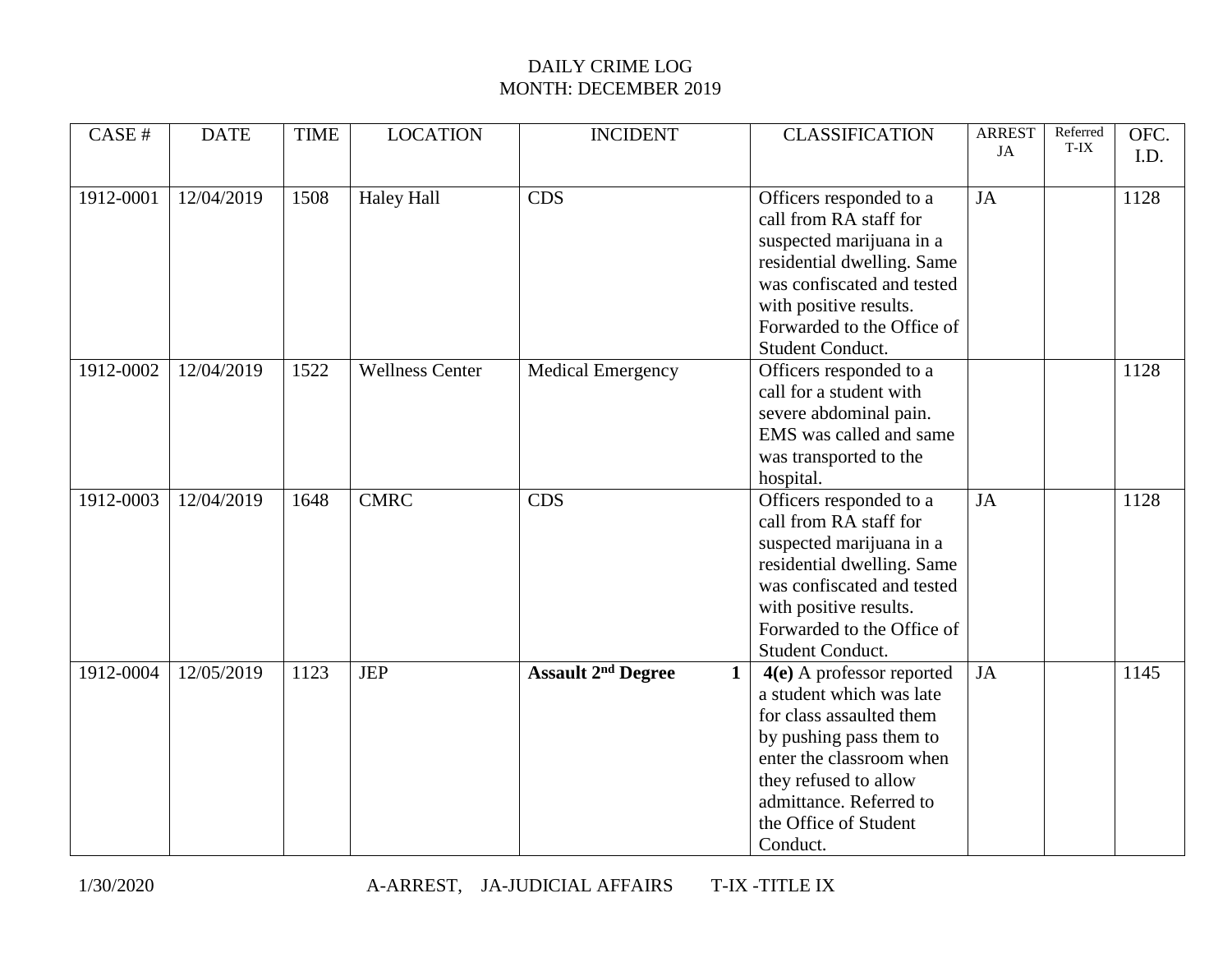| 1912-0005 | 12/05/2019 | 1153 | Mckeldin           | <b>Theft from Auto</b> | $\mathbf{1}$ | 6(D) Wallet\$10, Debit<br>Card, \$50 Drivers<br><b>License</b><br>A student reported their<br>wallet containing a debit<br>card and driver's license<br>was stolen from their                                         |    | 1143 |
|-----------|------------|------|--------------------|------------------------|--------------|-----------------------------------------------------------------------------------------------------------------------------------------------------------------------------------------------------------------------|----|------|
|           |            |      |                    |                        |              | parked vehicle.                                                                                                                                                                                                       |    |      |
| 1912-0006 | 12/05/2019 | 1415 | NSC or Haley       | <b>Lost Property</b>   |              | A student reported losing<br>their car key.                                                                                                                                                                           |    | 1145 |
| 1912-0007 | 12/05/2019 | 1545 | <b>Towers Hall</b> | <b>Lost Property</b>   |              | A student reported losing<br>their keys.                                                                                                                                                                              |    | 1140 |
| 1912-0008 | 12/05/2019 | 1938 | <b>Towers Hall</b> | <b>CDS</b>             |              | Officers responded to a<br>call from RA staff for<br>suspected marijuana in a<br>residential dwelling. Same<br>was confiscated and tested<br>with positive results.<br>Forwarded to the Office of<br>Student Conduct. | JA | 1140 |
| 1912-0009 | 12/06/2019 | 1208 | Mckeldin           | <b>Lost Property</b>   |              | A student reported losing<br>their wallet while in the<br>library.                                                                                                                                                    |    | 1143 |
| 1912-0010 | 12/06/2019 | 1540 | McKeldin Gym       | <b>Lost Property</b>   |              | A student reported visiting<br>several locations on<br>campus and not<br>remembering where they<br>left their computer.                                                                                               |    | 1128 |
| 1912-0011 | 12/06/2019 | 1749 | Kennard Hall       | CDS(Unfounded)         |              | Officers responded to a<br>call from RA staff for<br>suspected marijuana in a<br>residential dwelling.<br>There was an odor of<br>marijuana but no                                                                    | JA | 1128 |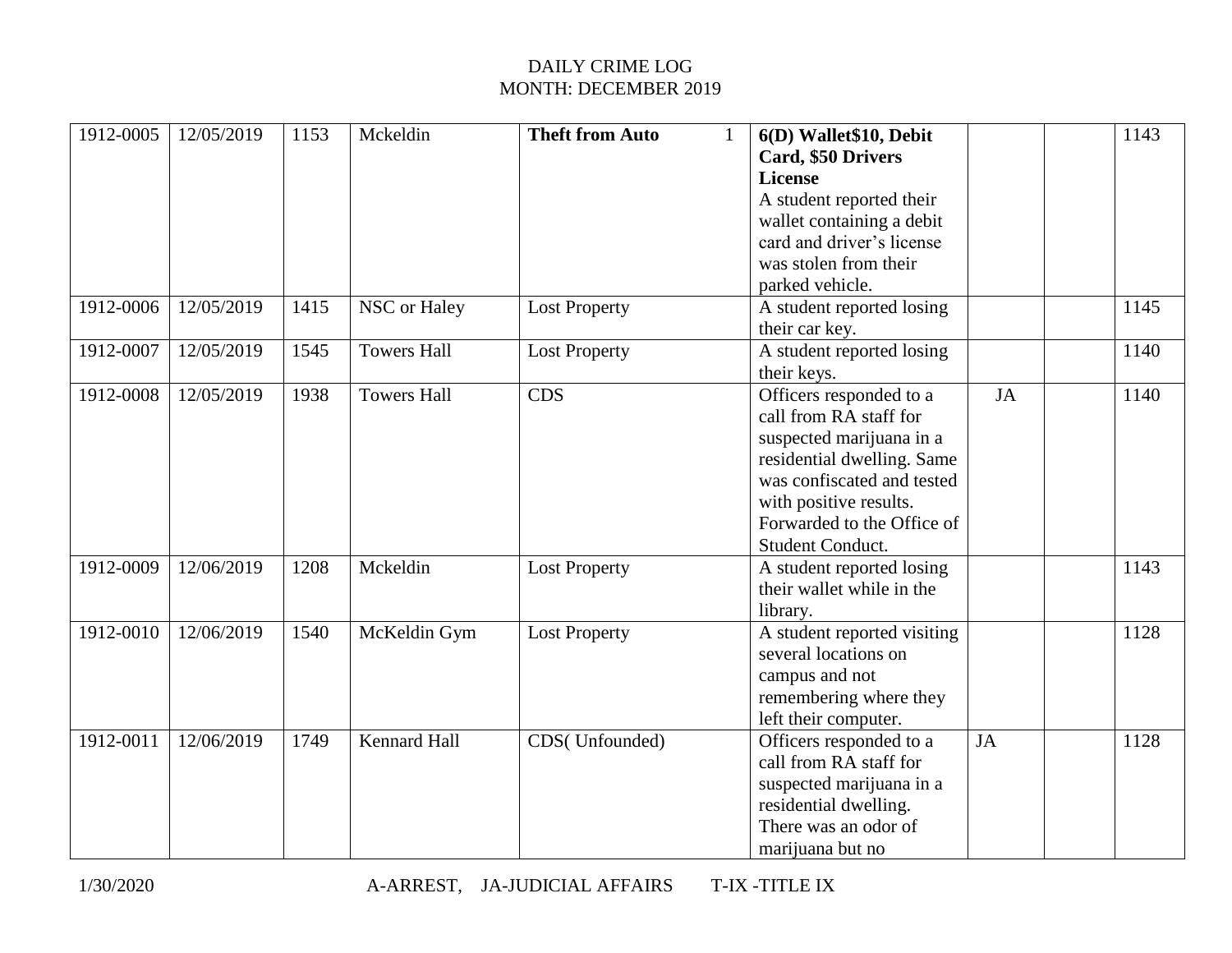|           |            |      |                    |                                                                 | marijuana was observed.<br>Forwarded to the Office of<br><b>Student Conduct.</b>                                                                                               |           |      |      |
|-----------|------------|------|--------------------|-----------------------------------------------------------------|--------------------------------------------------------------------------------------------------------------------------------------------------------------------------------|-----------|------|------|
| 1912-0012 | 12/06/2019 | 2043 | Henry Admin        | Misc. Incident (Violation of<br>University No Contact<br>Order) | Police were advised that a<br>student made contact with<br>another student after being<br>given a University No<br>Contact Order.                                              | JA        |      | 1128 |
| 1912-0013 | 12/07/2019 | 1442 | <b>Towers Hall</b> | CDS (Unfounded)                                                 | Officers responded to a<br>call for suspected<br>marijuana. Upon arrival<br>there was a strong odor of<br>marijuana but no physical<br>marijuana or<br>paraphernalia observed. | JA        |      | 1142 |
| 1912-0014 | 12/08/2019 | 0830 | <b>Haley Hall</b>  | <b>Telephone Misuse</b>                                         | A student advised they<br>were receiving multiple<br>unwanted text messages.<br>An investigation is being<br>conducted.                                                        |           |      | 1140 |
| 1912-0015 | 12/09/2019 | 0908 | Mckeldin           | <b>Theft from Auto</b><br>$\overline{2}$                        | 6(D) \$40 BSU Parking<br><b>Permit</b><br>A staff member reported<br>their BSU Parking permit<br>was stolen from their<br>vehicle.                                             |           |      | 1142 |
| 1912-0016 | 12/09/2019 | 1206 | <b>MLK</b>         | Sex Offense 4 <sup>th</sup> degree<br>$\mathbf{1}$              | A student reported being<br>touched inappropriately.<br>An investigation is being<br>conducted.                                                                                | JA        | T-IX | 1142 |
| 1912-0017 | 12/09/2019 | 1637 | <b>CMRC</b>        | <b>Medical Emergency</b>                                        | A student requested to be<br>transported to the hospital<br>for depression. EMS was<br>called and transported the                                                              | <b>JA</b> |      | 1140 |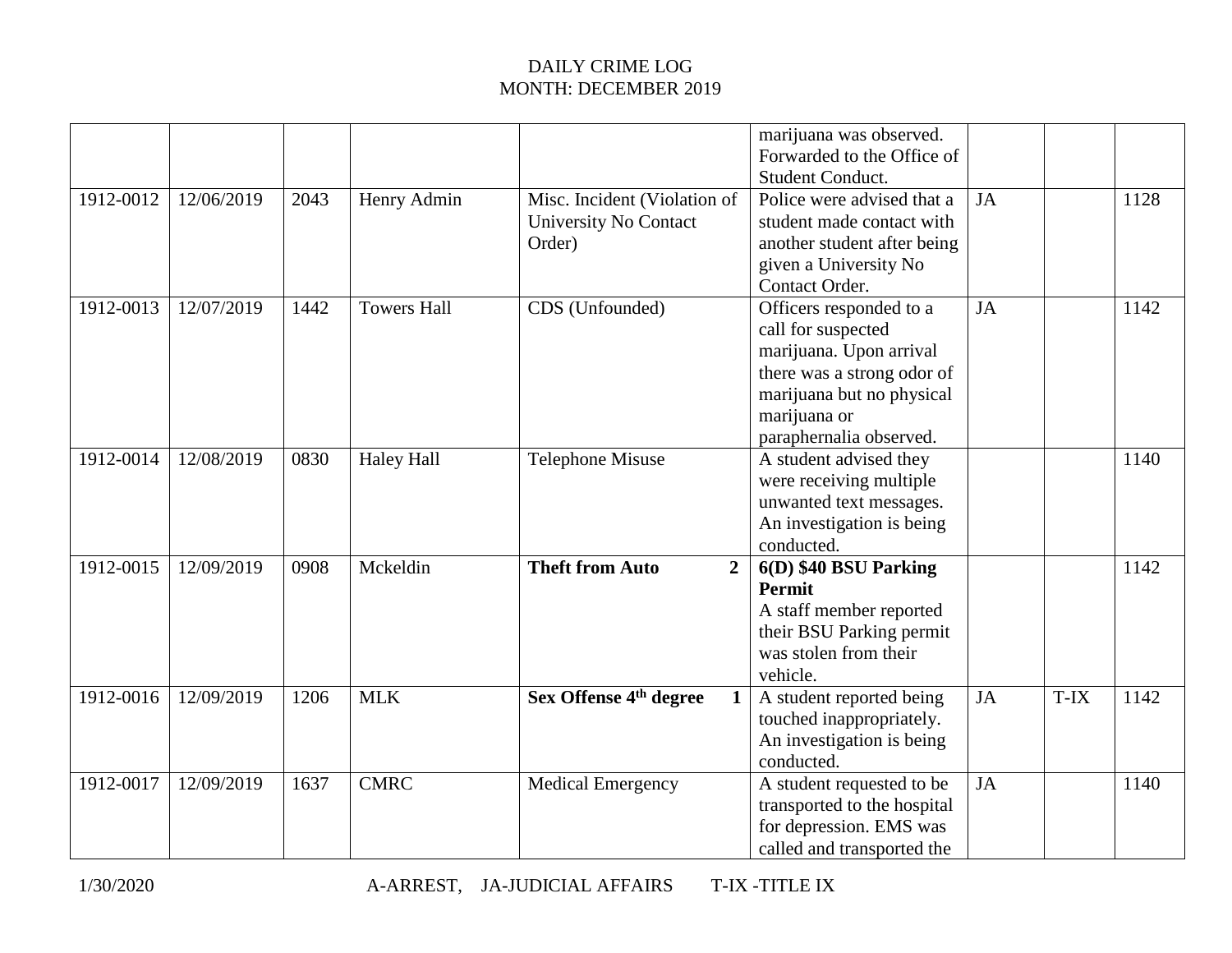|           |            |      |             |                                   | same. Referred to the<br>Office of Student<br>Conduct.                                                                                                                                                                                                                 |    |      |
|-----------|------------|------|-------------|-----------------------------------|------------------------------------------------------------------------------------------------------------------------------------------------------------------------------------------------------------------------------------------------------------------------|----|------|
| 1912-0018 | 12/10/2019 | 0037 | <b>CMRC</b> | CDS                               | During Knock and Talks<br>officers spoke with a<br>resident which had a<br>strong odor of marijuana<br>emanating from the<br>residence. Investigation<br>revealed marijuana in the<br>residence. Citations<br>issued. Referred to the<br>Office of Student<br>Conduct. | JA | 1154 |
| 1912-0019 | 12/12/2019 | 1739 | <b>NSC</b>  | <b>EPS</b>                        | A student was taken to the<br>hospital on an Emergency<br>Petition because they were<br>a harm to themselves or to<br>others.                                                                                                                                          |    | 1140 |
| 1912-0020 | 12/12/2019 | 2351 | Kennard     | Theft Under\$1000<br>$\mathbf{3}$ | 6(G) \$145Air Pods,<br><b>Credit Card Purchases</b><br>\$182.96 Victim reported<br>leaving their property in a<br>residential dwelling and<br>upon return the property<br>was missing.                                                                                 |    | 1140 |
| 1912-0021 | 12/13/2019 | 0750 | Henry Admin | <b>Medical Emergency</b>          | An employee reported<br>hitting their head on a<br>concrete wall. They<br>refused medical attention.                                                                                                                                                                   |    | 1143 |
| 1912-0022 | 12/13/2019 | 1044 | Mckeldin    | Impound                           | An illegally parked<br>vehicle was ticketed and<br>towed.                                                                                                                                                                                                              |    | 1142 |
| 1912-0023 | 12/13/2019 | 2109 | <b>CMRC</b> | <b>CDS</b>                        | RA staff observed CDS                                                                                                                                                                                                                                                  | JA | 1128 |